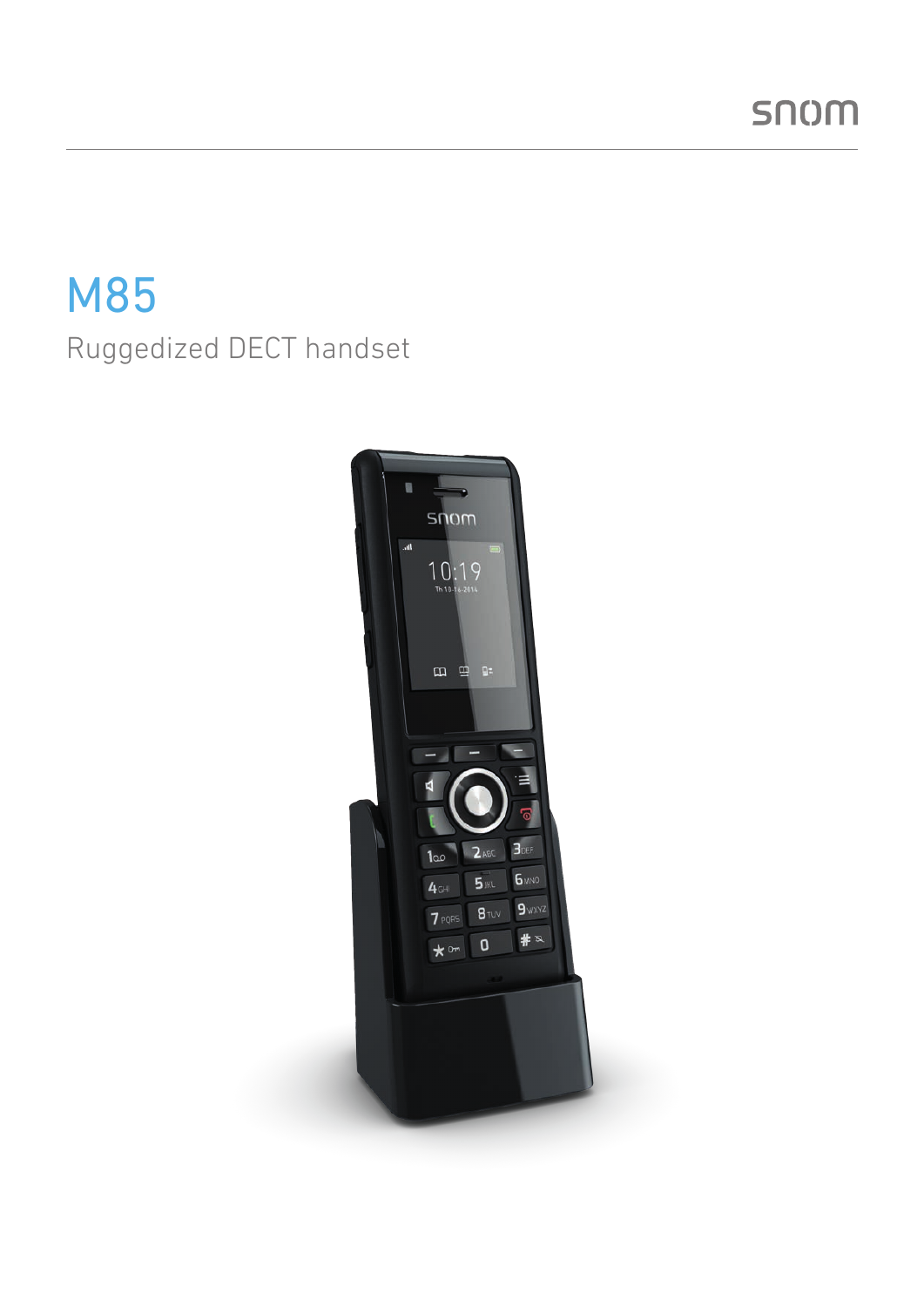# M85



#### **Key Features**

- · Ruggedized IP65 DECT handset
- · Shockproof, splash-proof, dust-proof
- · Suitable for outdoor areas
- · Programmable alarm key
- · Bluetooth-compatible

## Professional DECT telephony

The M85 DECT handset is easily configurable for the flexible and scalable M700 multicell solution with seamless handover as well as for the M300 single-cell base station. It is ideally suited for professional indoor and outdoor use and in hard-hat or industrial areas.

#### Enhanced features

Reliable, robust, and comfortable to use, the handset is operational at temperatures between -15° and +55° Celsius (5°F and 131°F). It has a large configurable alarm key at the top and is shockproof, splash-proof, and dust-proof. The handset can connect to Bluetoothcompatible wireless headsets and, via its headset jack, to wired headsets as well.

#### Wide coverage

With its robust housing and comprehensive range of features, the M85 is ideal for customers who expect more of their phone system and require mobile coverage across several floors or between buildings.

#### User Interface

The M85 has a large backlit 2" color display and an illuminated keypad for easy dialing in poor light conditions.Wideband audio ensures crystal-clear voice quality for your calls, and, in addition to 6 polyphonic ringtones, the handset also features vibration alert for incoming calls. An integrated multicolor LED keeps you instantly informed of missed calls, voicemail messages, and low battery status. The protected lithiumion battery has a standby time of up to 200 hours and up to 17 hours of talk time for heavy usage between charging.

#### Convenient features

When the M85 is used with an M700 $^{(1)}$  or M300 $^{(2)}$  base station you enjoy many phone system features such as voicemail, automatic call forwarding, call lists, caller identification, or direct search in the corporate directory.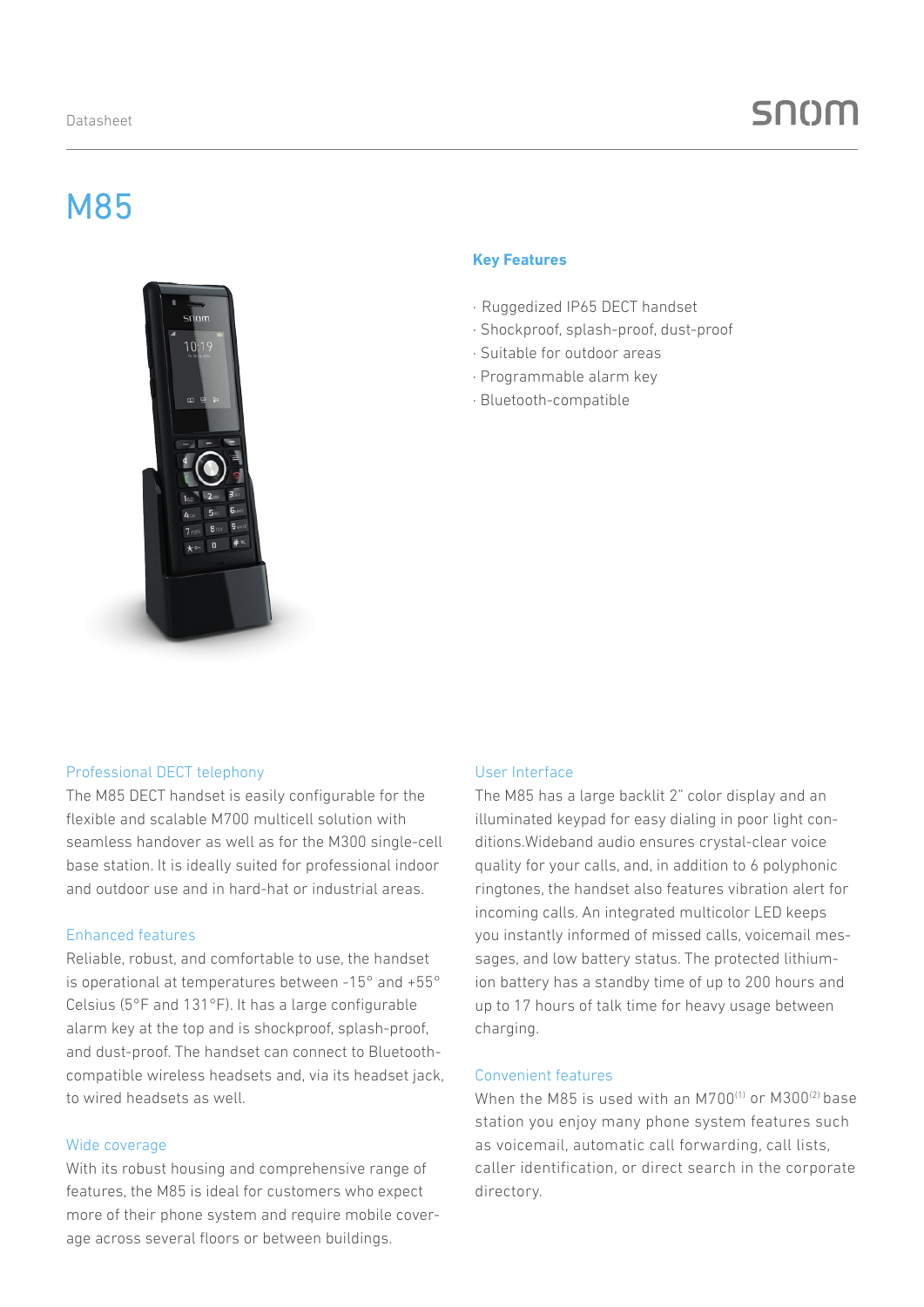# Hardware Specifications

#### Handset

- · Weight: approx. 175g (handset with battery)
- · Dimensions: approx. (mm) 152x48x28 (LxWxD)
- · Connector: 3.5 mm standard phone jack for wired headsets
- · Antenna diversity (two internal omni-directional antennas for better transmission and reception)
- · Hearing-aid compatible (HAC)

#### Battery (3)

- · Type: Lithium-ion, 1100mAh, 3.7V, 4.1 W
- · Talk time WB: Up to 12 hours
- · Talk time NB: Up to 17 hours
- · Standby time: Approx. 200 hours (8 days)
- · Charging time: Up to 8 hours from empty

#### Charger

- · Input: 5.5V DC, 600mA
- · Connector: 5.5 mm DC jack
- · Charging indicator: Blue LED light is on when handset is charging in cradle

#### Power Adapter

- · Input power: 100-240 AC Volt, 50/60 Hz, 250mA
- · Output power: 5.5V DC, 600mA
- · Plug: Patented interchangeable clips. EU and US clips included, UK clip available optionally (4)

#### Range

- · Indoors: Up to 50 meters
- · Outdoors: Up to 300 meters

#### DECT

- · Frequency bands:
- · 1880-1900 MHz (EU)
- · 1910-1930 MHz (Latin America)
- · 1920-1930 MHz (US)
- · Output power: EU < 250 mW, USA < 140 mW
- · Protocols: DECT, DECT 6.0, CAT-iq1.0 (wideband) NOTE: No backward compatibility to GAP!
- · Wideband voice
- · Authentication/encryption of base and handset

#### Standards Conformance

- · EN 301406 (TBR6)
- · EN 30176 2 (TBR10)
- · EN 60950 1 (Safety)
- · IEC60950 -1
- · CSA c-CSA-us / UL60950 1
- · EN 301489 (EMC, ESD)
- · RF (EMF, SAR)
- · FCC part 15D, conducted & radiated
- · FCC part 15B
- · RSS213
- · TIA 1083, FCC part 68/CS-03 part V (HAC compliance)

# User Interface

- · Display:
	- · 5 cm (2") diagonal
	- · 176 x 220 pixels
	- · 262k TFT color LCD with backlight
	- · 8 lines, height 16 pixels/line, 16 characters per line: 1 status line, 6 lines for menus or context area, 1 context-sensitive function key line
- · Backlit keypad with 24 keys:
	- · Standard ITU telephone keypad, 12 keys, 4x3, with star and pound/hash key
	- · Three context-sensitive function keys
	- · 5 navigation keys (left, right, up, down, OK)
	- · Off-hook key, cancel key
	- · Menu key
- · Three side keys (volume up/down, mute)
- · Comfortable and intuitive menu structure
- · Selection of ring tones
- · Multicolor LED indication of missed calls/new voice messages, low battery
- · Speakerphone
- · Mute microphone